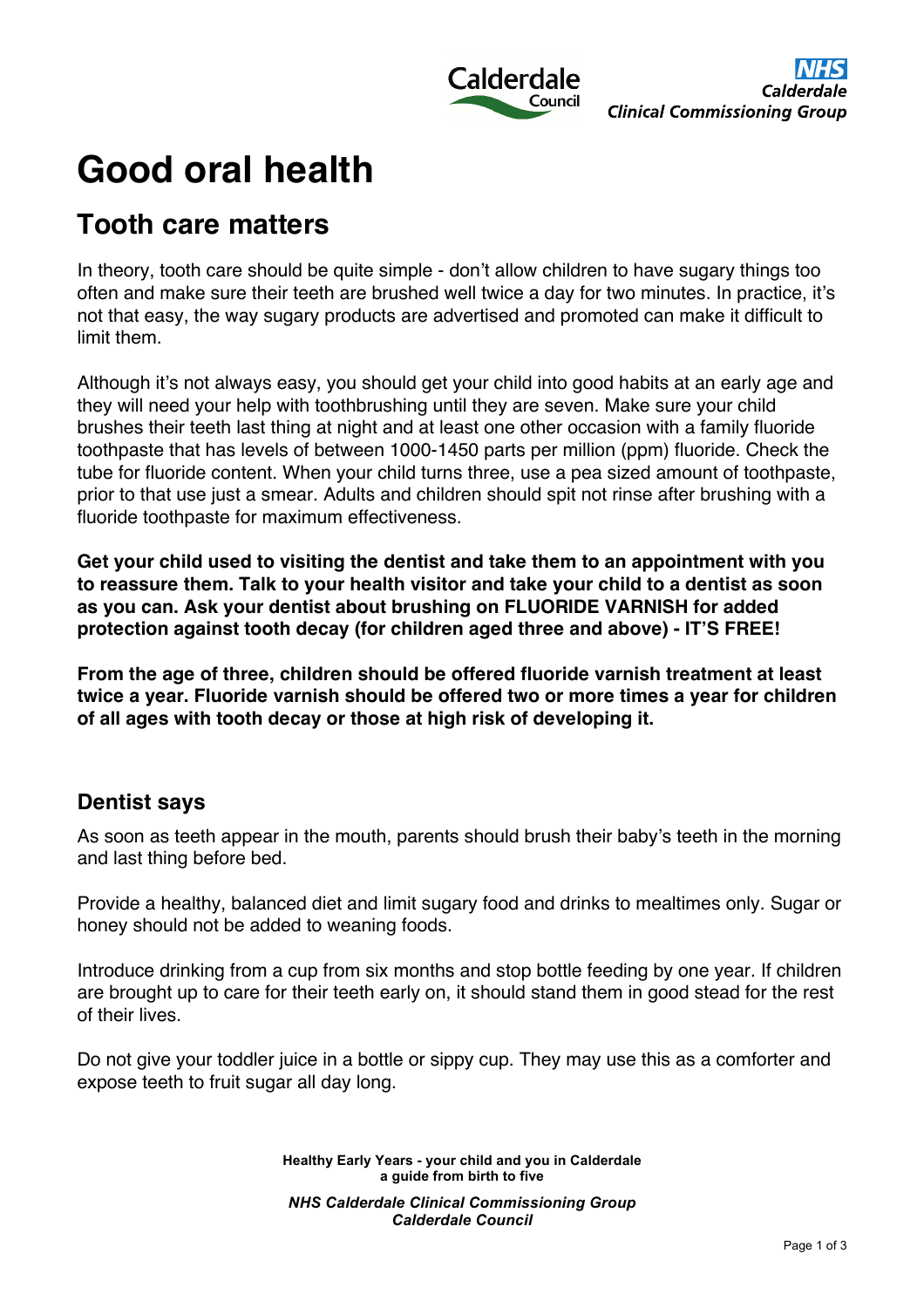

### **Tips which may help**

Fizzy drinks can contain large amounts of sugar, which will increase the risk of tooth decay. All fizzy drinks, fruit juice and smoothies contain acids that can erode the outer surface of the tooth.

If you do have sugary, fizzy drinks, fruit juice or smoothies, drinking these at meal times can help reduce the damage to teeth. The best drinks to give children are water and milk.

Try diluting fruit juice with sparkling water instead of giving fizzy drinks. Remember to dilute squashes well to reduce the sugar content in the drink. Diet versions of fizzy drinks also contain very few nutrients. Milk or water are much healthier choices, especially for children.

Pick up some tips for reducing the amount of sugar in drinks and meals at https://www.nhs.uk/sugar-smart/home

Source: NHS Choices

#### **Good habits**

Use a family fluoride toothpaste right from the start. Remember that good tooth care will come from you, mums and dads, brothers and sisters. Take opportunities to let them watch you brushing your teeth. Explain what you are doing and why you are doing it. Try to make it fun. Visit the dentist as a family.

#### **Brush DJ**

This app can help encourage children to brush for 2 minutes.

#### **Oral Health Foundation**

www.dentalhealth.org/tell-me-about

**NHS choices** Dental health, oral health and teeth - Live Well - NHS Choices www.nhs.uk

> **Healthy Early Years - your child and you in Calderdale a guide from birth to five** *NHS Calderdale Clinical Commissioning Group Calderdale Council*